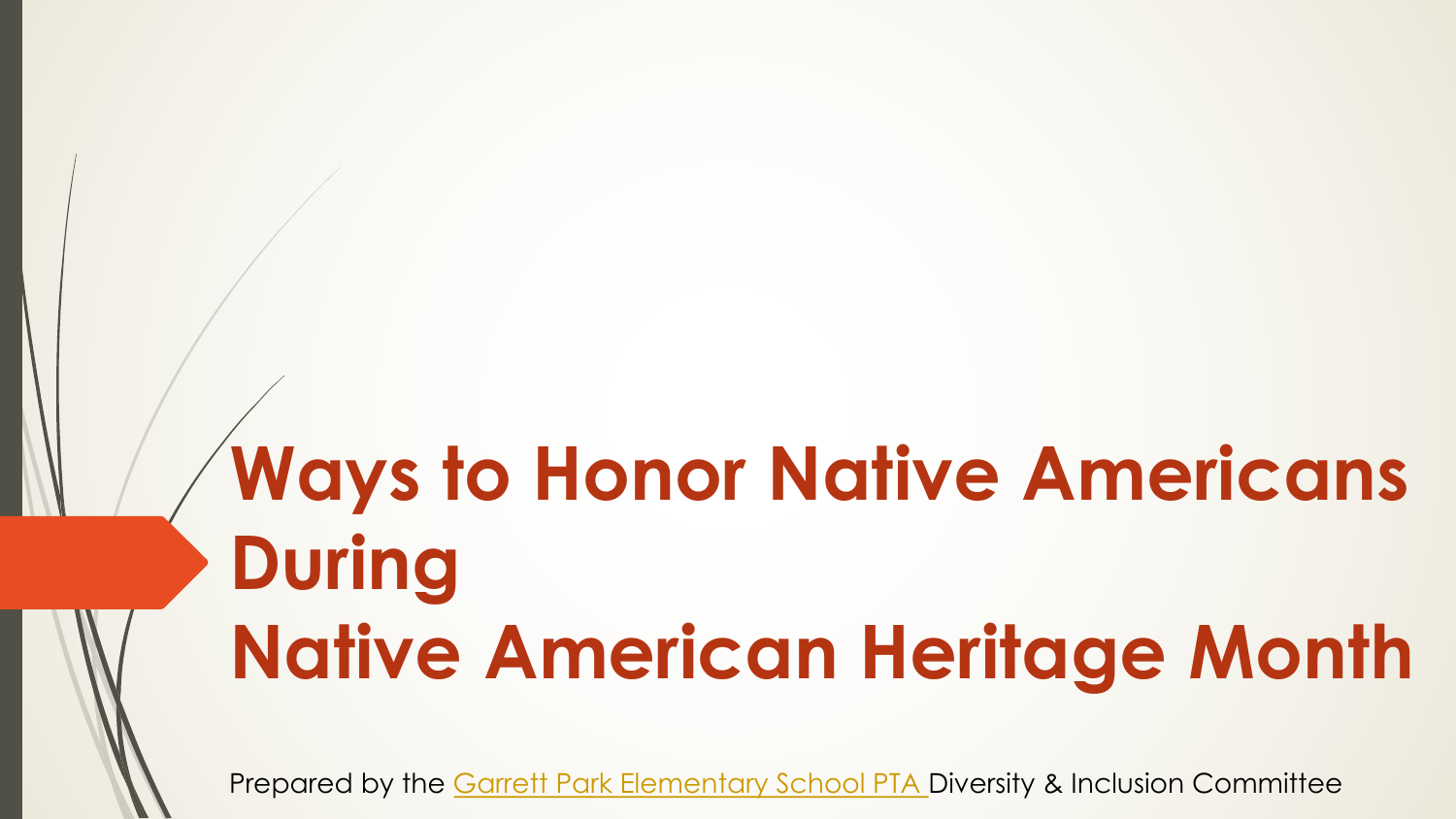#### **See** An Exhibit of Wampum Jewelry

Presented to Garrett Park Elementary School In Honor of Native American Heritage Month By the Diversity & Inclusion **Committee** 

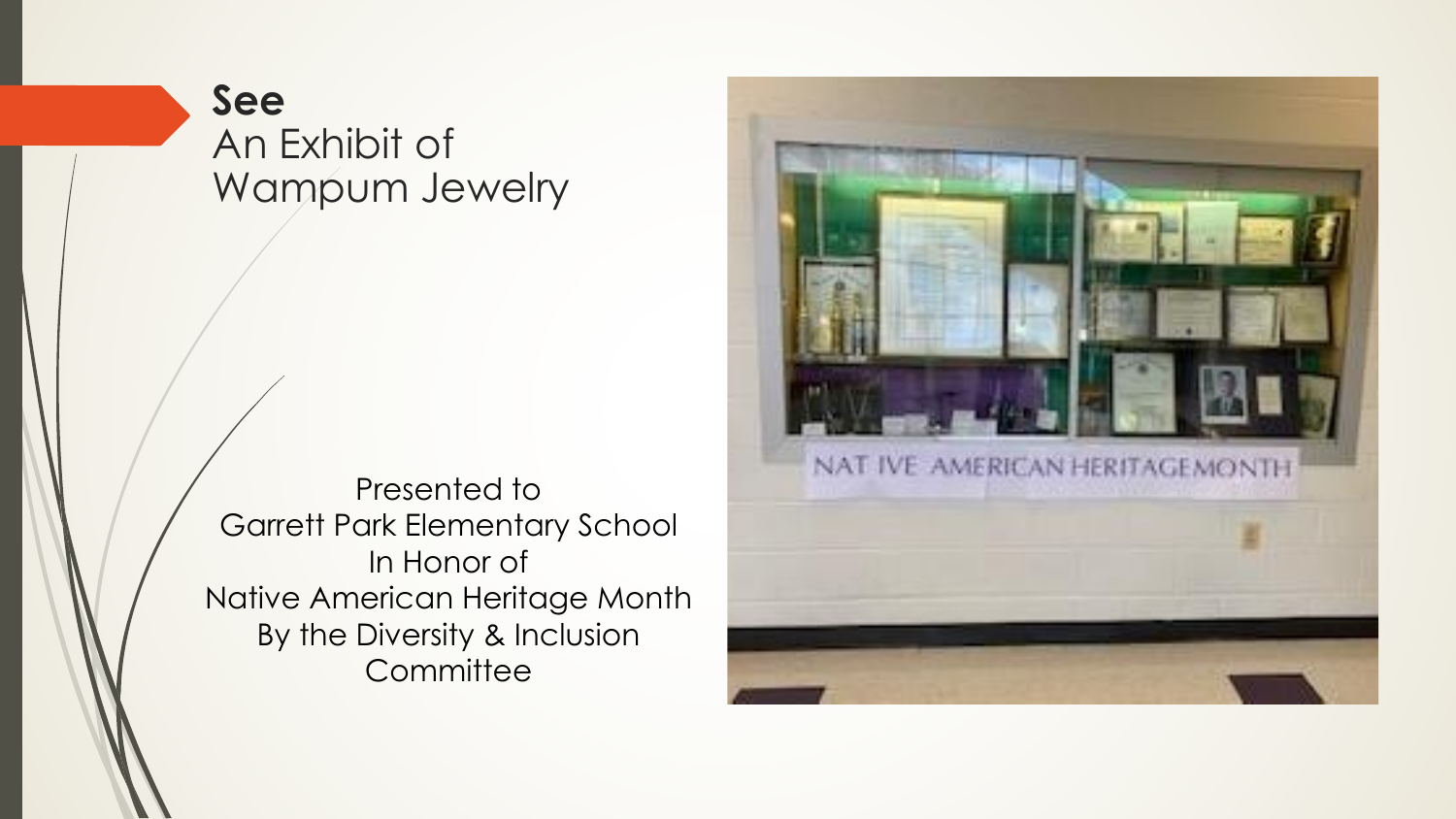## **LEARN** Whose Land do We Live

Indigenous people lived on the land of North Amer States. There are almost 600 federally-recognized

This interactive map from Native Land is really am

Type in your address, and the program will zoom in on "your" land.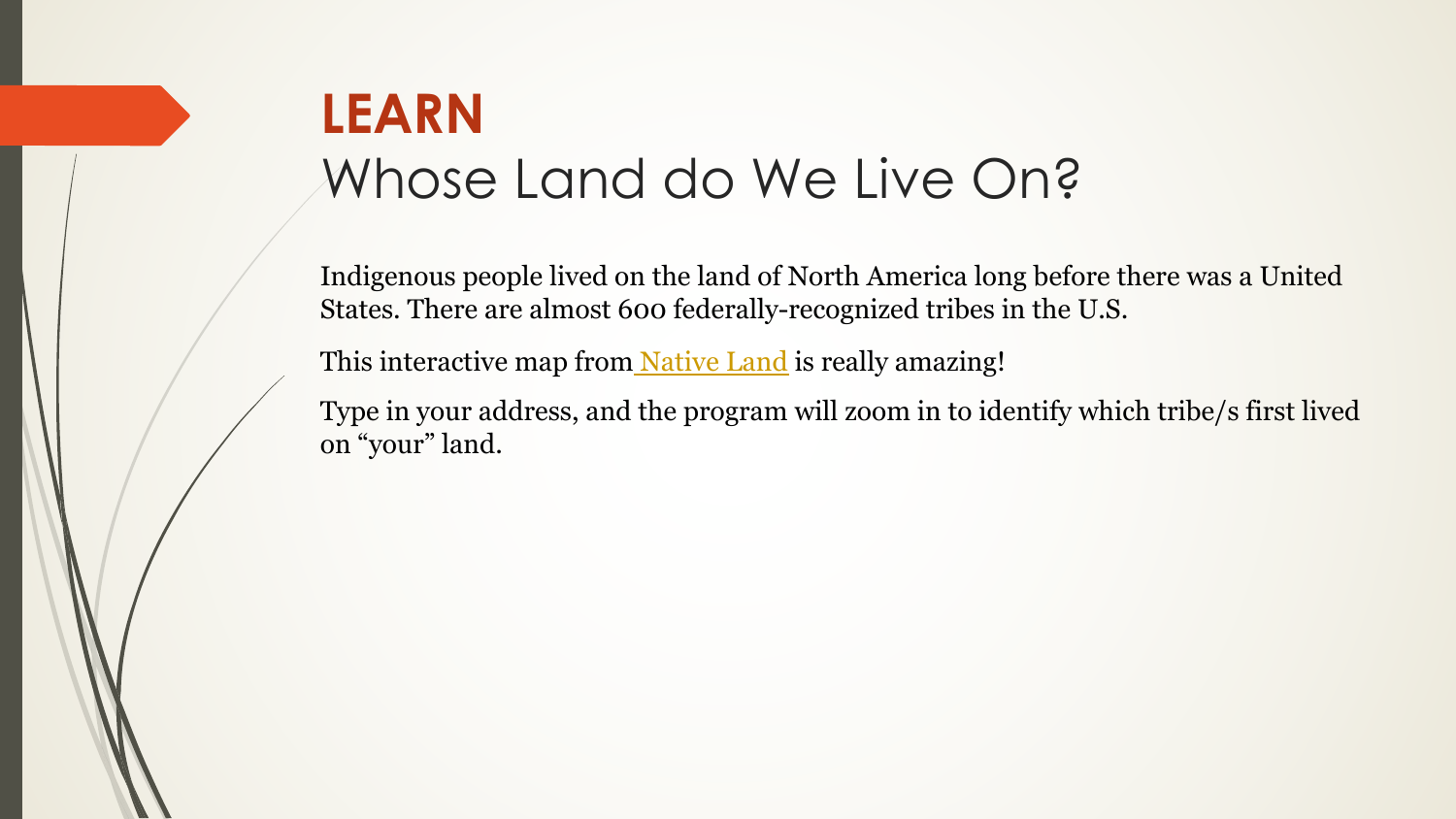### **READ** Native American Legends & **History**

We've pulled together a list to start with – books that are available online through the Media Center apps are highlighted. You can also check EPIC! With your child's classroom code.

My Heart Fills with Happiness by M Smith

Overdrive through MCPL

Hungry Johnny by Cheryl Minnem

Tasunka: A Lakota Horse Legend Montileaux

Hiawatha and the Peacemaker b Robertson

Sora Audiobook through Overdrive thr

Chukfi Rabbit's Big Bad Bellyache Tale by Greg Rodgers

Jingle Dancer by Cynthia Leitich

A Man Called Raven by Richard

The Owl and the Two Rabbits by I Sammurtok

When Turtle Grew Feathers: A Tale Choctaw Nation by Tim Tingle

Kamik: An Inuit Puppy Story by Do

Sky Sisters by Jan Bourdeau Wabe:

We Are Grateful: Otsaliheliga by  $(3-7)*$ 

At the Mountain's Base by Traci S Overdrive through MCPL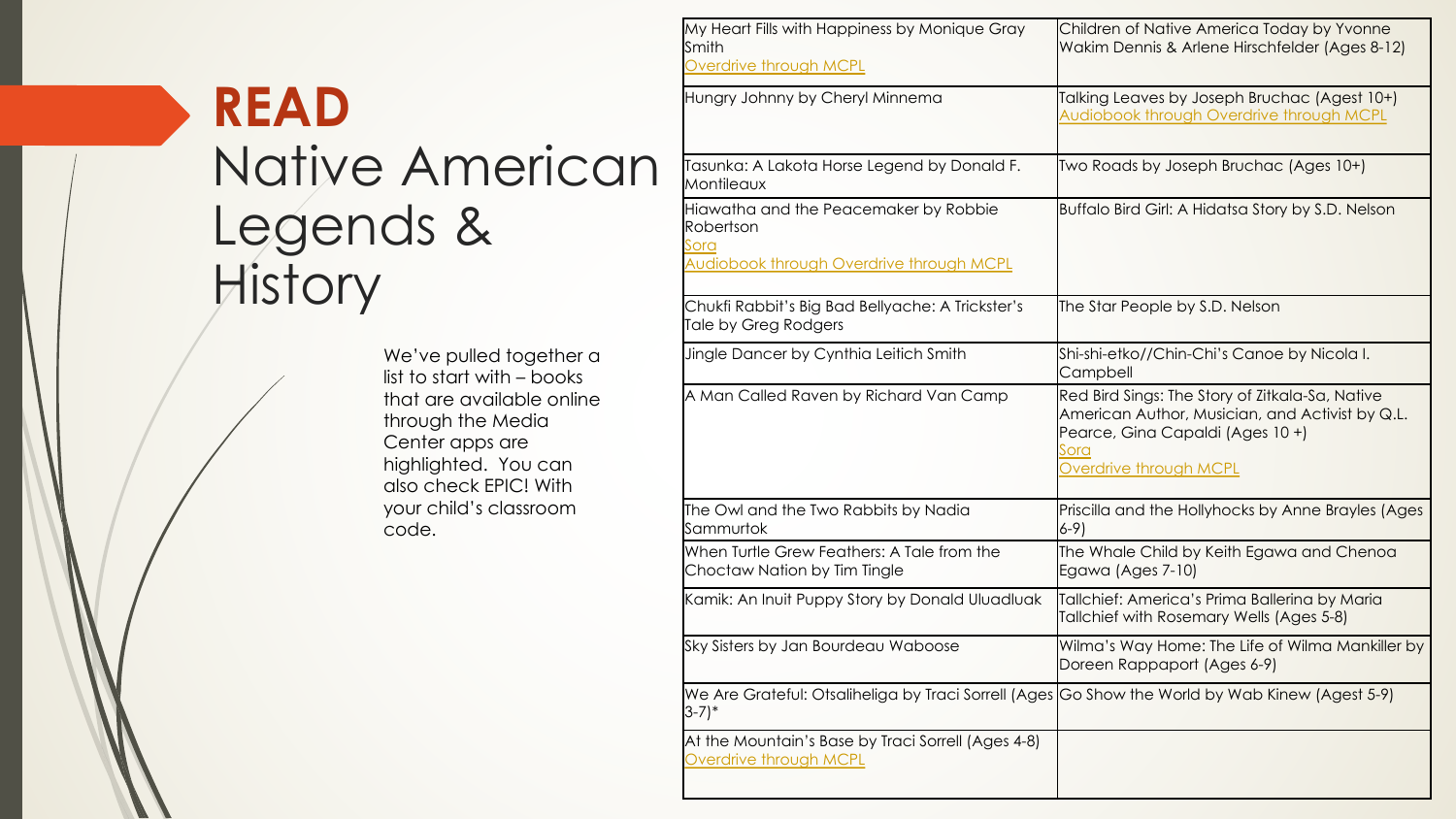

#### FOR KIDS

Pachamama (Netflix)

The Legend of Sarila

Molly of Denali (PBS)

 $\overline{R}$  $\underline{B}$  $\mathbb{I}^{\mathcal{F}}$ R<sub>I</sub> <u>th</u>

 $\overline{R}$ 

\*\* This list is provided as a guide and is not intended to include all Nat one that you know of, please email Sandhya K. Kidd (skattakuzhy@yc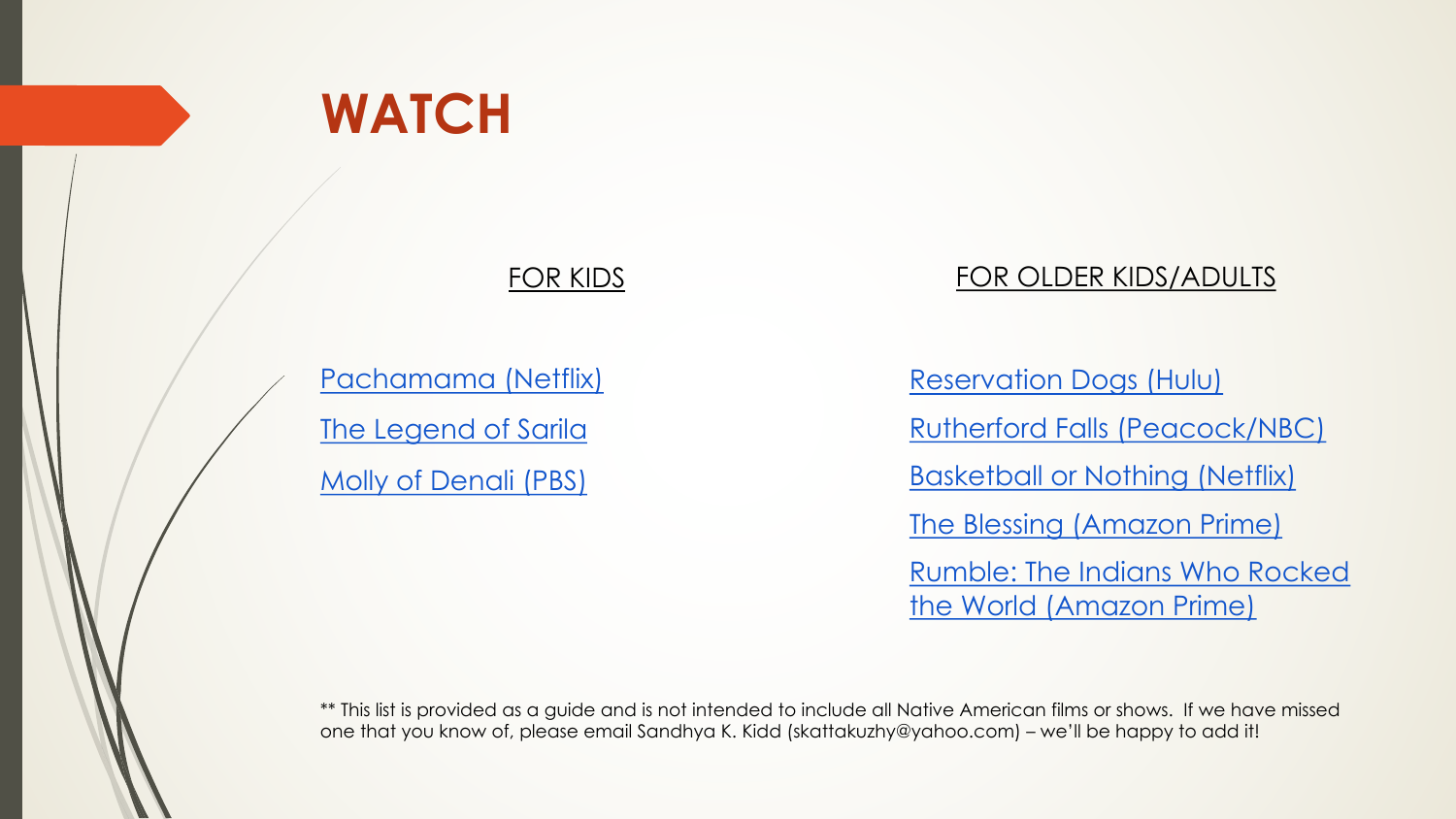# **[VISIT](https://americanindian.si.edu/)** [Museums & Sites](https://www.facebook.com/pages/Piscataway-Indian-Museum/213893381978198)

| Museums                                                                      | mc |
|------------------------------------------------------------------------------|----|
|                                                                              |    |
| <b>Baltimore American Indian Center</b>                                      |    |
| <b>Smithsonian's National Museum of</b><br>the American Indian               |    |
| <b>Maryland Indian Cultural Center</b>                                       |    |
| <b>Indian Pueblo Cultural Center -</b><br>check out their virtual programs!! |    |

\*\* This list is provided as a guide and is not intended to include all Nat missed one that you know of, please email Sandhya K. Kidd (skattaku